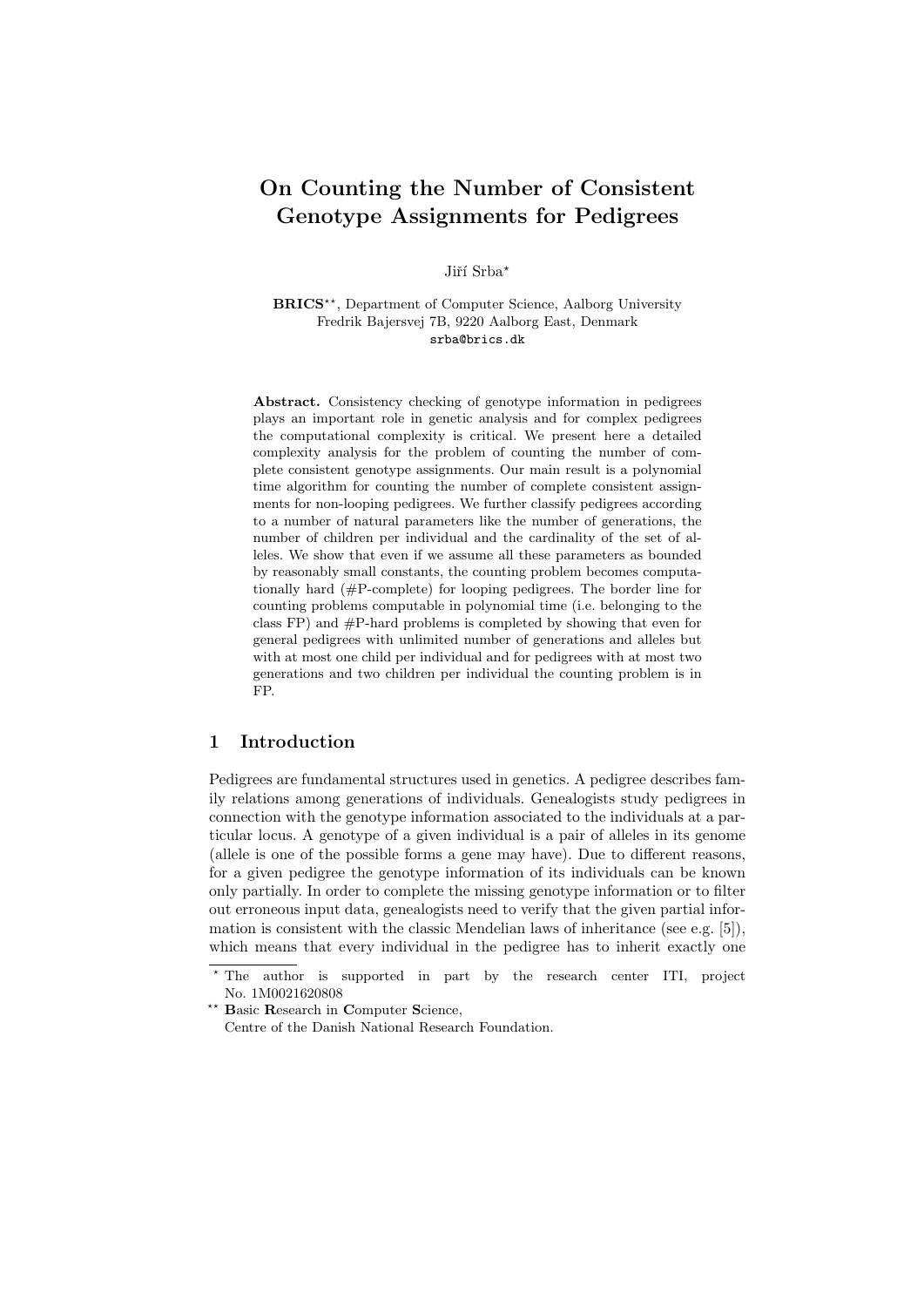allele from each of its parents. This process is called consistency checking and as argued in [9], in many real-life cases a manual consistency check is very difficult, time-consuming and sometimes unsuccessful. For an accessible overview of further biological aspects we refer the reader to [1].

To the best of our knowledge only algorithmic issues of consistency and likelihood checking for pedigrees have been studied in the literature so far (see e.g. [6,  $(10, 12, 2, 1)$ . In this paper we shall focus on a more general problem of *counting* the total number of complete genotype assignments consistent with the input data. This approach can provide a deeper insight and generalize the algorithms already developed for pure consistency checking. Moreover, knowing the total number of complete genotype assignments consistent with the input data can answer several additional questions. For example the fact that the number of assignments is 1 tells us that the missing information can be uniquely reconstructed from the available data. On the other hand, knowing that there are too many possibilities how to interpret the input data indicates that more genotype sampling is needed in order to reduce uncertainty.

Our contribution. We introduce characterization of pedigrees according to a number of natural parameters that describe their shapes. Apart for the standard notion of looping/non-looping pedigrees we further distinguish the number of generations, number of children per individual and the cardinality of the set of alleles. We describe a polynomial time algorithm that counts the number of complete genotype information for a given partial genotype data in non-looping pedigrees. We use this result to show that the counting problems for general pedigrees with at most 2 generations and 2 children per individual and for pedigrees with at most 1 child per individual are also solvable in polynomial deterministic time. We complete the results by demonstrating two parsimonious reductions (i.e. reductions that preserve the number of solutions) from #Bpos-2Sat to the counting problems for pedigrees with (i) 3 generations, 2 children per individual and 2 alleles, and (ii) 2 generations, 3 children per individual and 2 alleles. Together with an obvious containment in  $\#P$  this proves  $\#P$ -completeness of the problems.

Related work. For the case of pure consistency checking the following results are known. The problem for non-looping pedigrees is decidable in polynomial time using a *genotype elimination* algorithm proposed by Lange and Goradia [7] and further optimized and extended by O'Connell and Weeks [10], and Du and Hoeschele [2]. For general pedigrees there is a recent work by Aceto et al. [1] showing that consistency checking is NP-complete for pedigrees with marriage loops. They prove the result by reduction from 3SAT, however, their reduction is not parsimonious (does not preserve the number of solutions). It also works only for pedigrees with at least 5 generations, 3 children per individual and 3 alleles but under the assumption that there is either a complete or no knowledge about the genotype of single individuals. Another related result is NP-completeness of marginal probability and maximum likelihood by Piccolboni and Gusfield [12].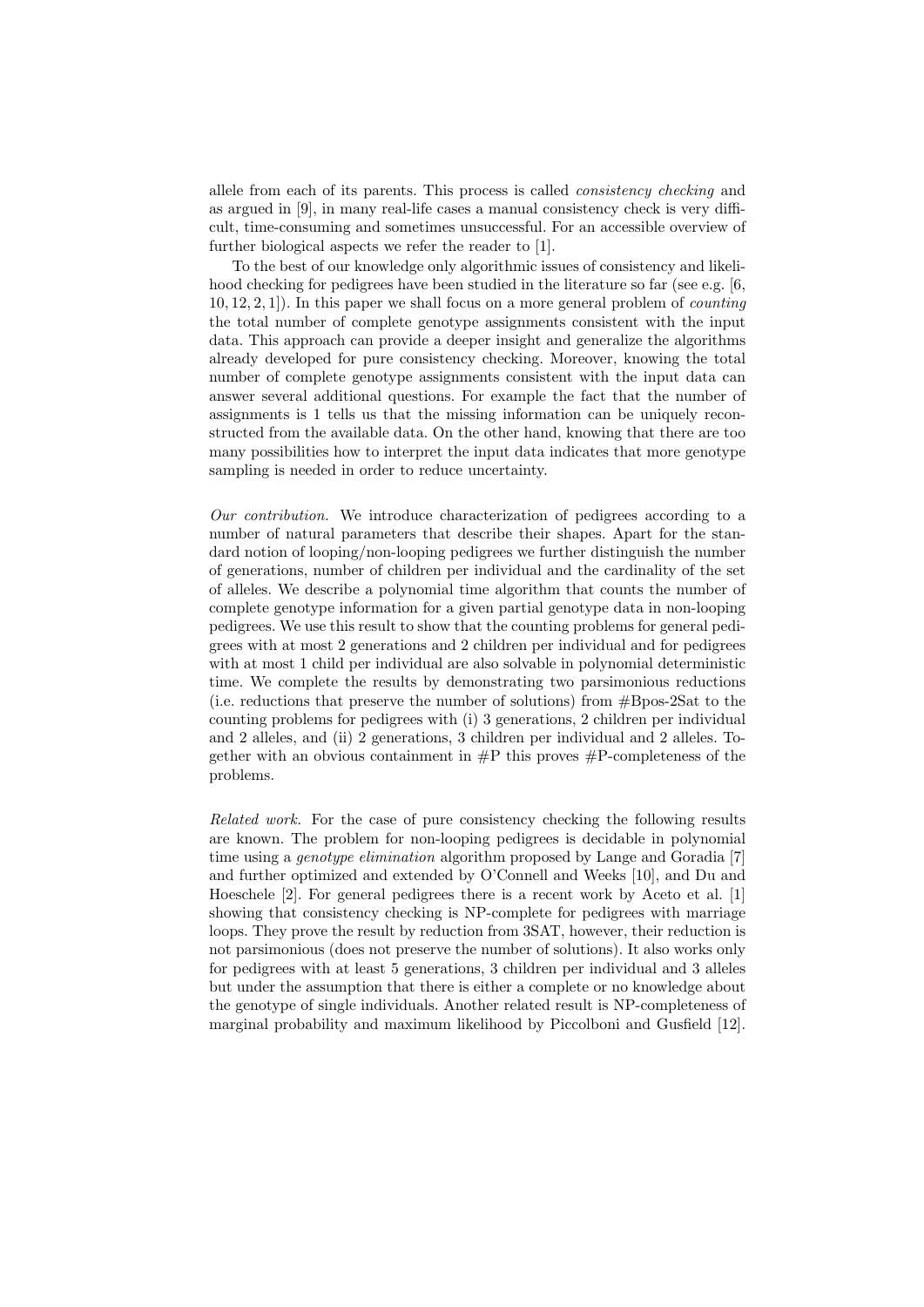As discussed in [1], although the problems are closely connected to consistency checking, they cannot be used to imply hardness results for our problem. Full version will appear as a technical report in BRICS research series.

# 2 Basic Definitions

### 2.1 Pedigrees and Genotype Information

In order to reason about pedigrees and the genotype information that they contain, we need to introduce a formal model. Several formalizations of the notion of pedigree have been presented in the literature on computational genetics (see e.g. [1, 8, 12]). The definition that we provide is equivalent to the ones mentioned above.

**Definition 1 (Pedigree).** A pedigree is a triple  $P = (M, F, \phi)$  where

- $M$  and F are finite disjoint sets of male, resp. female, individuals,
- $\phi : M \times F \longrightarrow 2^{(M \cup F)}$  is a function called family function satisfying.
	- 1.  $\phi(f) \cap \phi(f') = \emptyset$  for all  $f, f' \in M \times F$  such that  $f \neq f'$ ,
	- 2. the transitive closure of the parental relation  $\prec \subseteq (M \cup F) \times (M \cup F)$  is irreflexive, where  $\prec$  is defined by  $u \prec v$  iff there is a  $w \in M \cup F$  such that  $u \in \phi(v, w)$  if  $v \in M$ , or  $u \in \phi(w, v)$  if  $v \in F$ .

We define a set of families in P given by  $\phi$  as  $\mathcal{F}(\phi) \stackrel{\text{def}}{=} \{f \in M \times F \mid \phi(f) \neq \emptyset\}.$ Let us also define  $p(f) \stackrel{\text{def}}{=} \{u, v\}$  for any family  $f = (u, v) \in \mathcal{F}(\phi)$ ; we call u and  $v$  the parents in the family  $f$ .

Here is an informal explanation of the definition. Given a male  $u \in M$  and a female  $v \in F$ ,  $\phi(u, v)$  is the set of all children they have. Condition 1. says that every child belongs to exactly one family and condition 2. guarantees that no individual can be its own ancestor.

The maximal elements from  $M \cup F$  w.r.t.  $\prec$  are called *founders* of the pedigree. Individuals that are not founders are called non-founders. The length of a longest chain (counting the number of nodes) w.r.t.  $\prec$  is called the number of generations. The set of children of an individual  $u \in M \cup F$  is defined by  $\cup_{f \in \mathcal{F}(\phi), u \in p(f)} \phi(f)$  and the number of *children per individual* is the largest cardinality of this set over all individuals in the pedigree.

*Example 1.* Let  $M \stackrel{\text{def}}{=} \{x, y, z\}$  and  $F \stackrel{\text{def}}{=} \{u, v, w\}$ . We define a pedigree F by  $\phi(x, u) \stackrel{\text{def}}{=} \{v\}$  and  $\phi(y, v) \stackrel{\text{def}}{=} \{w, z\}$ . In all other cases  $\phi(\overline{z}, \overline{z}) \stackrel{\text{def}}{=} \emptyset$ . This is graphically depicted as follows (male individuals are represented by squares, female individuals by circles and families with parental relation by lines).

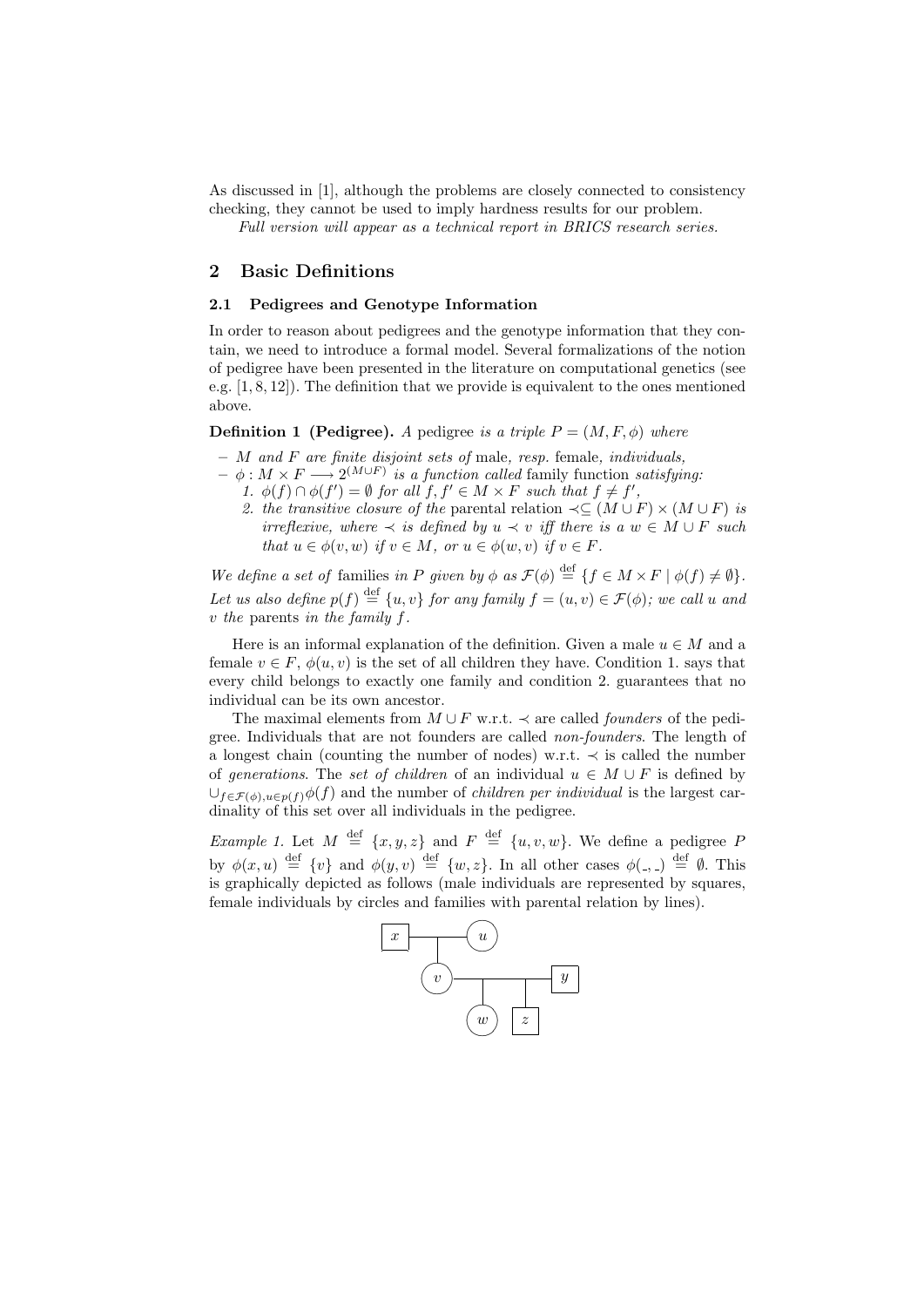The founders of the pedigree are the individuals  $x, u$  and  $y$ . The pedigree has 3 generations and 2 children per individual.  $\Box$ 

For each individual  $u \in M \cup F$  we define a *community*  $C(u)$  as a collection of all families where u is a parent, i.e.,  $C(u) \stackrel{\text{def}}{=} \{f \in \mathcal{F}(\phi) \mid u \in p(f)\}\$ . Maximal community size is the largest cardinality over all communities in the pedigree, i.e.,  $\max_{u \in M \cup F} |C(u)|$ .

Remark 1. In any pedigree, the number of children per individual is at least the maximal community size.

We shall now introduce formal definitions of a mating graph and (non-)looping pedigrees. The following definitions are equivalent to the ones in [10] and [1].

Definition 2 (Mating Graph, Connected Pedigrees). Let  $P = (M, F, \phi)$ be a pedigree. We define an undirected bipartite graph  $G(P) \stackrel{\text{def}}{=} (M \cup F, \mathcal{F}(\phi), \leftrightarrow)$ , also called the mating graph of P, by stating that for all  $u \in M \cup F$  and for all  $f \in \mathcal{F}(\phi)$  we have  $\{u, f\} \in \leftrightarrow \text{ iff } u \in p(f)$ , or  $u \in \phi(f)$ . We say that a pedigree P is connected iff  $G(P)$  is a connected graph.

From now on we shall consider only non-empty and connected pedigrees. All results presented in the paper can be extended also to unconnected pedigrees in a straightforward manner.

**Definition 3** ((Non-)Looping Pedigree). We say that a pedigree  $P$  is looping if there is a loop in the mating graph  $G(P)$ . Otherwise we call P a non-looping pedigree.

Consistency checking of a pedigree is based on its associated genotype information; intuitively, the pedigree defines the structure of the family relationships that are being modelled, and the genotype information is the data which must be consistent with the structure. Let  $A$  be a finite and non-empty set of alleles. A particular genotype information associated to every individual is represented by an element from  $\mathcal{A}^2$  modulo the least equivalence on  $\mathcal{A}^2$  satisfying  $xy \equiv yx$ (the order of alleles in a genotype does not play any role).

Definition 4 ((Partial) Genotype Information). Let  $P = (M, F, \phi)$  be a pedigree. A (partial) genotype information for P is a function  $\mathcal{G}: M \cup F \longrightarrow 2^{\mathcal{A}^2}$ that associates a set of possible genotype data to the individuals in the pedigree, s.t.  $\mathcal{G}(u) \neq \emptyset$  for all  $u \in M \cup F$ .

The intuition is that  $\mathcal{G}(u) = \{AB\}$  means that the genotype of the individual u is known to be exactly AB. If e.g.  $\mathcal{G}(u) = \{AB, AC\}$  then we have only a partial information about the individual  $u$  (we know that its genotype can be either  $AB$ or  $AC$ ). If only one allele (let us say A) from the pair is know then we model it by  $\mathcal{G}(u) = \{AX \mid X \in \mathcal{A}\}\.$  In case that nothing is known about the genotype of u then  $\mathcal{G}(u) = \mathcal{A}^2$ .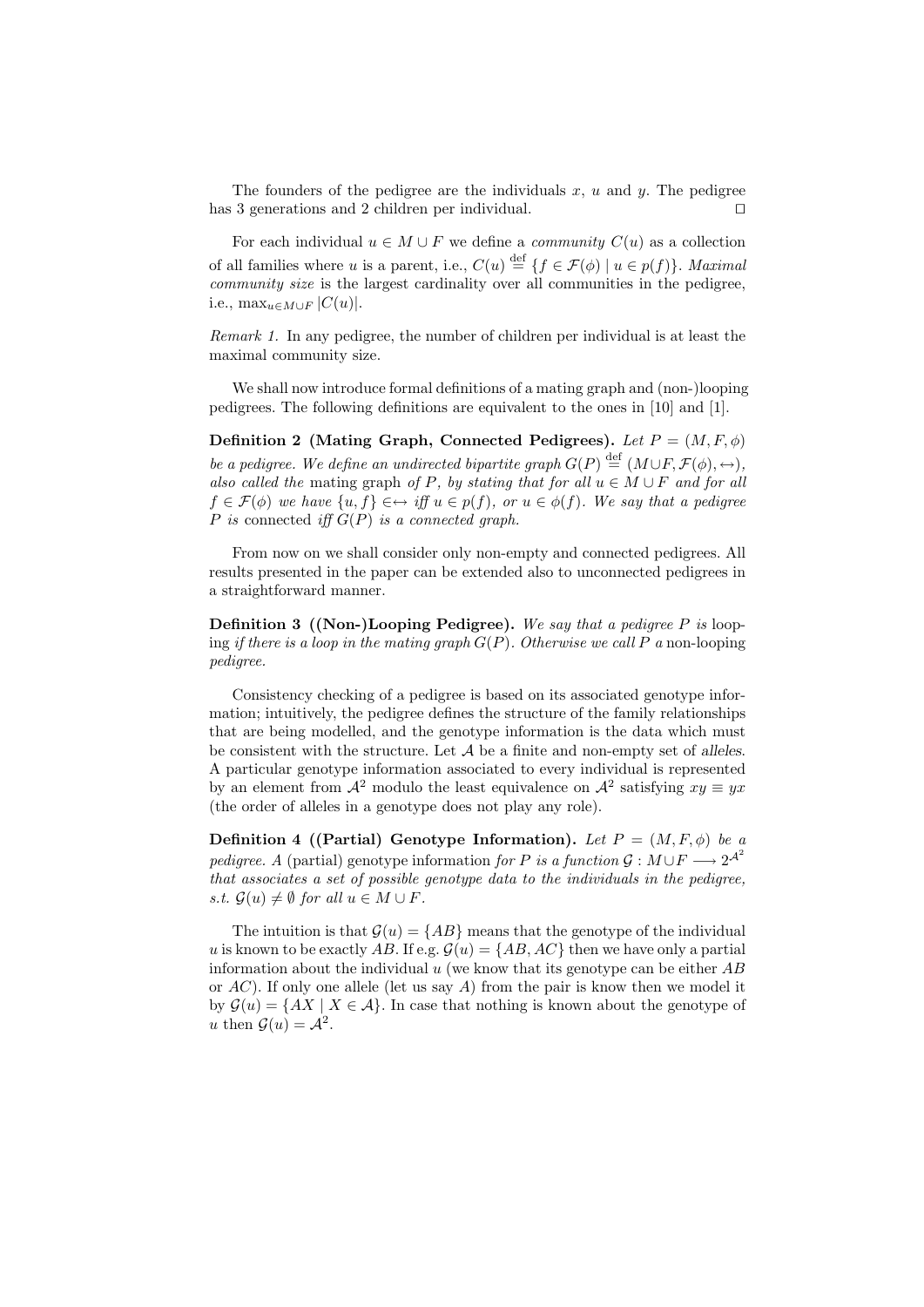**Definition 5 (Specialization).** Let  $\mathcal G$  and  $\mathcal G'$  be two partial genotype information. We say that G specializes into  $\mathcal{G}'$  iff  $\mathcal{G}'(u) \subseteq \mathcal{G}(u)$  for all  $u \in M \cup F$ .

Definition 6 (Complete Genotype Information). A genotype information G is called complete if  $|\mathcal{G}(u)| = 1$  for every  $u \in M \cup F$ , i.e., every individual is assigned exactly one genotype.

Verifying the consistency for a specific gene amounts to checking whether the pedigree and the genotype information are consistent according to the Mendelian law of segregation (see e.g. [5]). The law of segregation implicitly defines the following constraint on consistent genotype assignments:

Each individual inherits exactly one allele from both of its parents.

Our order of business will now be to formalize this constraint, and what it means that a genotype information is consistent with respect to a pedigree. Given two genotypes AB and CD, we define  $xygote(AB, CD) \stackrel{\text{def}}{=} \{AC, AD, BC, BD\}$ as the set of all possible combinations of the given genotypes. Note that due to the commutativity introduced on  $\mathcal{A}^2$  we get that e.g. zygote(AB, AB) =  ${AA, AB, BB}$  and  $zyqote(AA, AB) = {AA, AB}$ .

### Definition 7 (Consistent Genotype Information).

- 1. A complete genotype information G is consistent if for all  $(u, v) \in \mathcal{F}(\phi)$ such that  $\mathcal{G}(u) = \{AB\}, \ \mathcal{G}(v) = \{CD\}$  for some  $A, B, C, D \in \mathcal{A}$  and for all  $w \in \phi(u, v)$  it is the case that  $\mathcal{G}(w) \subseteq zygote(AB, CD)$ .
- 2. A partial genotype information  $G$  is consistent if there is a complete consistent genotype information  $\mathcal{G}'$  such that  $\mathcal G$  specializes into  $\mathcal G'$ .

Let P be a pedigree and G a genotype information for P. By  $\#(P, \mathcal{G})$  we denote the number of complete and consistent genotype information into which  $\mathcal G$  specializes (or simply the number of solutions). A natural algorithmic problem is that of computing  $\#(P, \mathcal{G})$  and we call it the *counting problem* for a pedigree P and a genotype information  $\mathcal{G}$ .

#### 2.2 Counting Problems and Complexity Classes FP and  $\#P$

The complexity classes  $FP$  and  $\#P$  for counting problems play a similar role as the complexity classes  $P$  and  $NP$  in case of decision problems. Let  $R$  be a polynomially balanced  $((x, y) \in R$  implies  $|y| \leq |x|^k$  for some constant  $k >$ 0) and polynomial time decidable binary relation [11]. The counting problem  $\#R$  is for a given input x to count how many different y there are such that  $(x, y) \in R$ . To provide the answer to such a problem is generally considered as a hard computational task.  $\#P$  is the class of all such problems. Alternatively,  $\#P$  can be defined as the class of functions that can be computed by counting the number of accepting paths of a polynomial time nondeterministic Turing machine. On the other hand, the complexity class FP is the class of functions that are computable by a deterministic Turing machine in polynomial time (also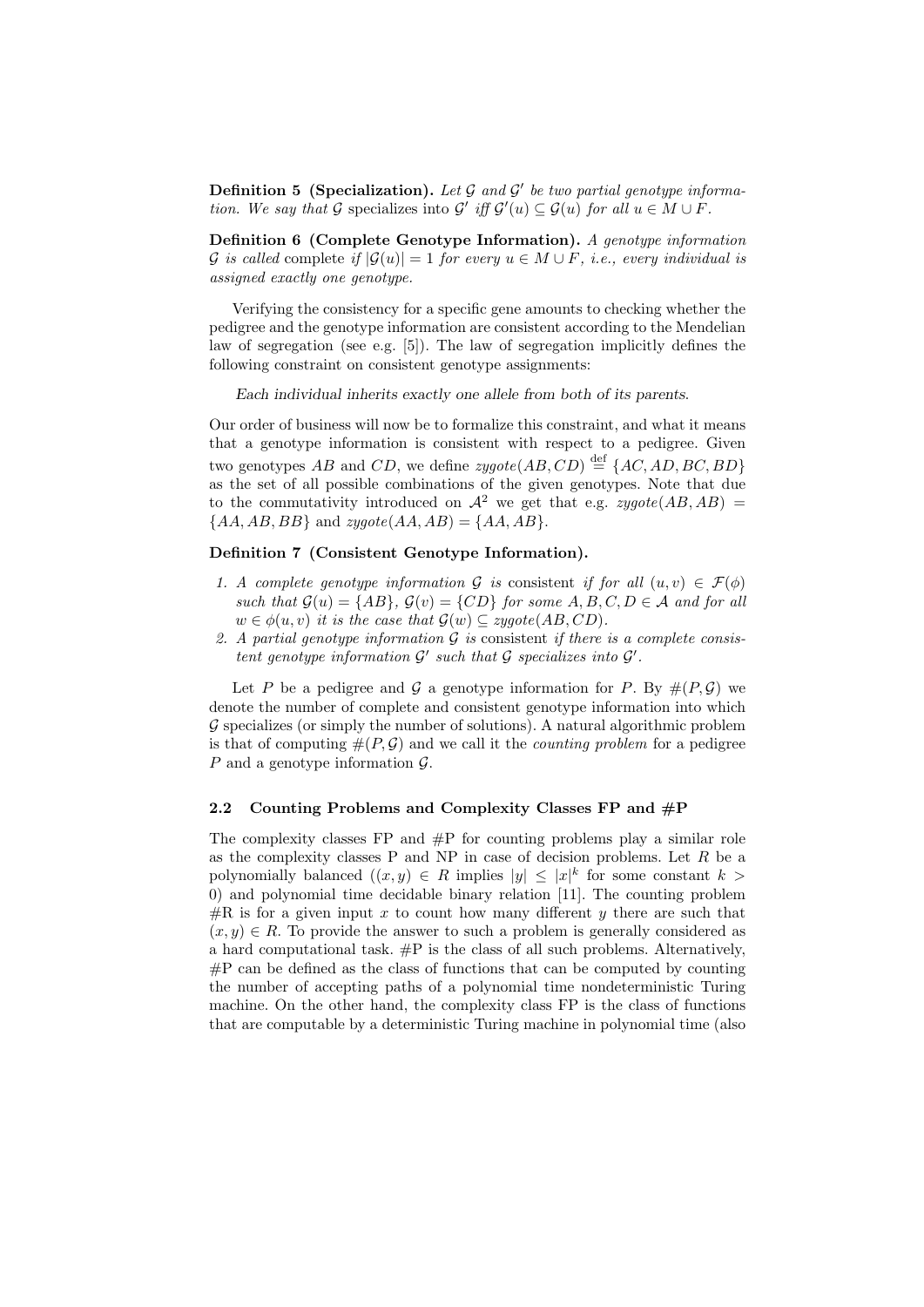called the class of feasible functions, i.e., those solvable by computers). We can easily notice that FP  $\subseteq$  #P and it is widely conjectured that the inclusion is strict.

In order to show #P-hardness of a counting problem, we often use the notion of parsimonious reduction. Let  $\#\text{R}$  and  $\#\text{S}$  be two counting problems. We say that there is a parsimonious reduction from  $\#R$  to  $\#S$  if there is a polynomial time transformation f from the instances of  $#R$  to the instances of  $#S$  which preserves the number of solutions, i.e., for all x we have that  $|\{y \mid (x, y) \in R\}|$  $|\{y \mid (f(x), y) \in S\}|.$ 

Remark 2. This notion of reduction is little too restrictive so sometimes one defines that  $\#R$  reduces to  $\#S$  if there is a polynomial time algorithm for  $\#R$ given an oracle that solves #S. Nevertheless, all the reductions presented in this paper are parsimonious.

As noted in [11] p. 439: "Even in cases in which the decision problem is polynomial, counting the solutions may be highly nontrivial." An example of such a problem is e.g. counting the number of perfect matchings in a bipartite graph. This is a  $\#P$ -complete problem, while the decision variant of the problem is in P. On the other hand, showing that a counting problem is in FP immediately gives a polynomial time algorithm for the corresponding decision problem. Hence proving that the counting problem for a certain subclass of pedigrees (e.g. nonlooping pedigrees) is in FP provides a stronger claim than only showing that the decision problem of consistency checking is in P.

# 3 Pedigrees with the Counting Problem in FP

In this section we demonstrate that for an arbitrary non-looping pedigree P and a given genotype information G, the number  $\#(P, \mathcal{G})$  can be computed in polynomial time on a deterministic Turing machine. Hence we generalize the result by Lange and Goradia [7] where they showed that the decision version of the problem is solvable in polynomial time using a genotype elimination algorithm. In our approach, we provide a different solution which exploits dynamic programming and enables us to count (and list if necessary) the total number of complete and consistent genotype information. We also show how to count in polynomial time the number of consistent pedigree assignments for pedigrees with 2 generations and maximal community size 2, and for pedigrees with at most one child per individual.

Let us consider a pedigree  $P = (M, F, \phi)$  with a partial genotype information G over the alleles from A. When counting  $\#(P,\mathcal{G})$  we will use the techniques of dynamic programming and store the intermediate results in the following table.

$$
T: (M \cup F) \times \mathcal{A}^2 \to \mathbb{N}
$$

We shall often denote a table element  $T(u, XY)$  where  $u \in M \cup F$  and  $XY \in \mathcal{A}^2$ by  $T^u(XY)$ . The main idea of the algorithm is that we shall process all families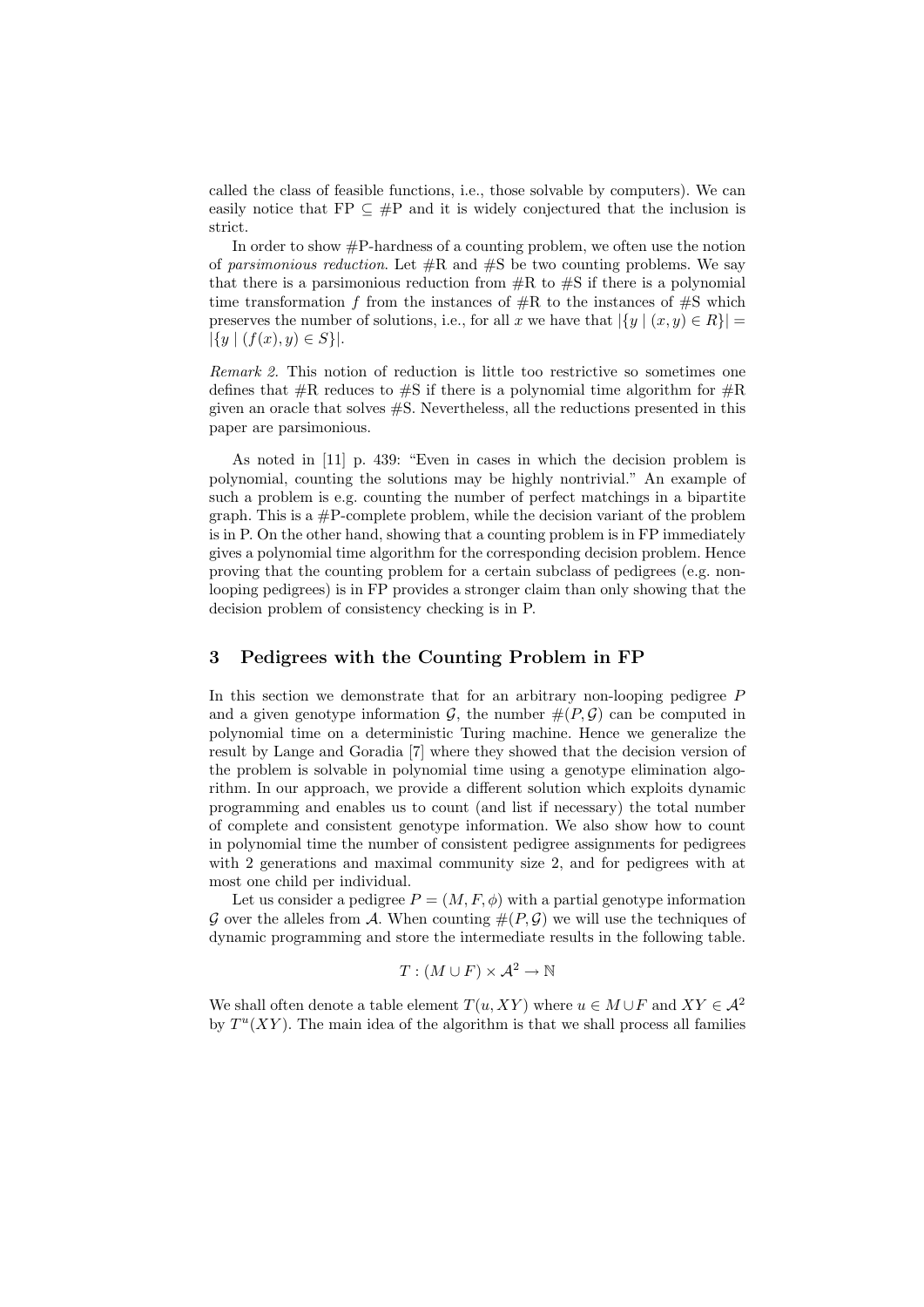(and the corresponding individuals) of the pedigree in a particular order such that the number assigned to the table position  $T^u(XY)$  stands for the number of solutions in a subpedigree that was already processed and is connected to  $u$ , all under the assumption that the genotype information of  $u$  is fixed to  $XY$ .

The procedure **initialize** in Figure 1 initializes the table  $T$  for all individuals from  $M \cup F$ .

Let  $(x, y) \in \mathcal{F}(\phi)$ ,  $u \in M \cup F$  s.t.  $u \leftrightarrow (x, y)$  and  $XY \in \mathcal{G}(u)$ . The function update in Figure 1 returns the number of solutions in the already processed subpedigree connected (in the mating graph) to the individual  $u$ , under the assumption that the genotype information for  $u$  is fixed to  $XY$  and that the table  $T^v$  is fully computed for all the individuals v connected to the family  $(x, y)$  except for u.

Finally, the function **count** in Figure 1 computes the number  $\#(P, \mathcal{G})$  where the notion of a mediator for  $f \in \mathcal{F}(\phi)$  and  $Z \subseteq \mathcal{F}(\phi)$  is defined as follows: an individual  $u \in M \cup F$  is a mediator for f w.r.t. Z iff  $u \leftrightarrow f$  and there is some  $f' \in \mathbb{Z}$  such that  $f \neq f'$  and  $u \leftrightarrow f'$ . In other words a mediator is an individual that connects two different families in the mating graph. The function count first initializes the table  $T$  to its initial values and creates a set  $Z$ , which represents the set of families to be processed. It then removes the families from Z one by one in a particular order which ensures that the table  $T^u$  for a mediator u can be easily computed. Finally, when Z contains only one family, the final number of solutions is computed and returned.

#### Theorem 1. The counting problem for non-looping pedigrees is in FP.

Proof. (Sketch) It is easy to see that the algorithm runs in polynomial time. We have to argue that for a given pedigree  $P$  and a genotype information  $\mathcal G$  the function count  $(P, \mathcal{G})$  returns the number  $\#(P, \mathcal{G})$ . The requirement that P is non-looping (and connected) ensures that we can always select a family  $f \in Z$ with exactly one mediator  $u$  with respect to  $Z$ . Moreover, whenever a value is assigned to  $T^u(XY)$  the following assertion holds: " $T^u(XY)$  is the number of solutions in the subpedigree generated by u and the families in  $\mathcal{F}(\phi) \setminus Z$ (together with their children) that are connected to u in the mating graph".  $\Box$ 

Example 2. We shall demonstrate the algorithm for counting the number of solutions on the following pedigree.



The pedigree consists of 11 individuals  $u_1, \ldots, u_{11}$  and 5 families  $(u_2, u_1)$ ,  $(u_4, u_3)$ ,  $(u_6, u_5)$ ,  $(u_6, u_7)$  and  $(u_8, u_7)$ . The genotype information for each individual is depicted in the picture (e.g.  $\mathcal{G}(u_5) = \{AA, BB\}$  and  $\mathcal{G}(u_2) = \{AB\}$ ).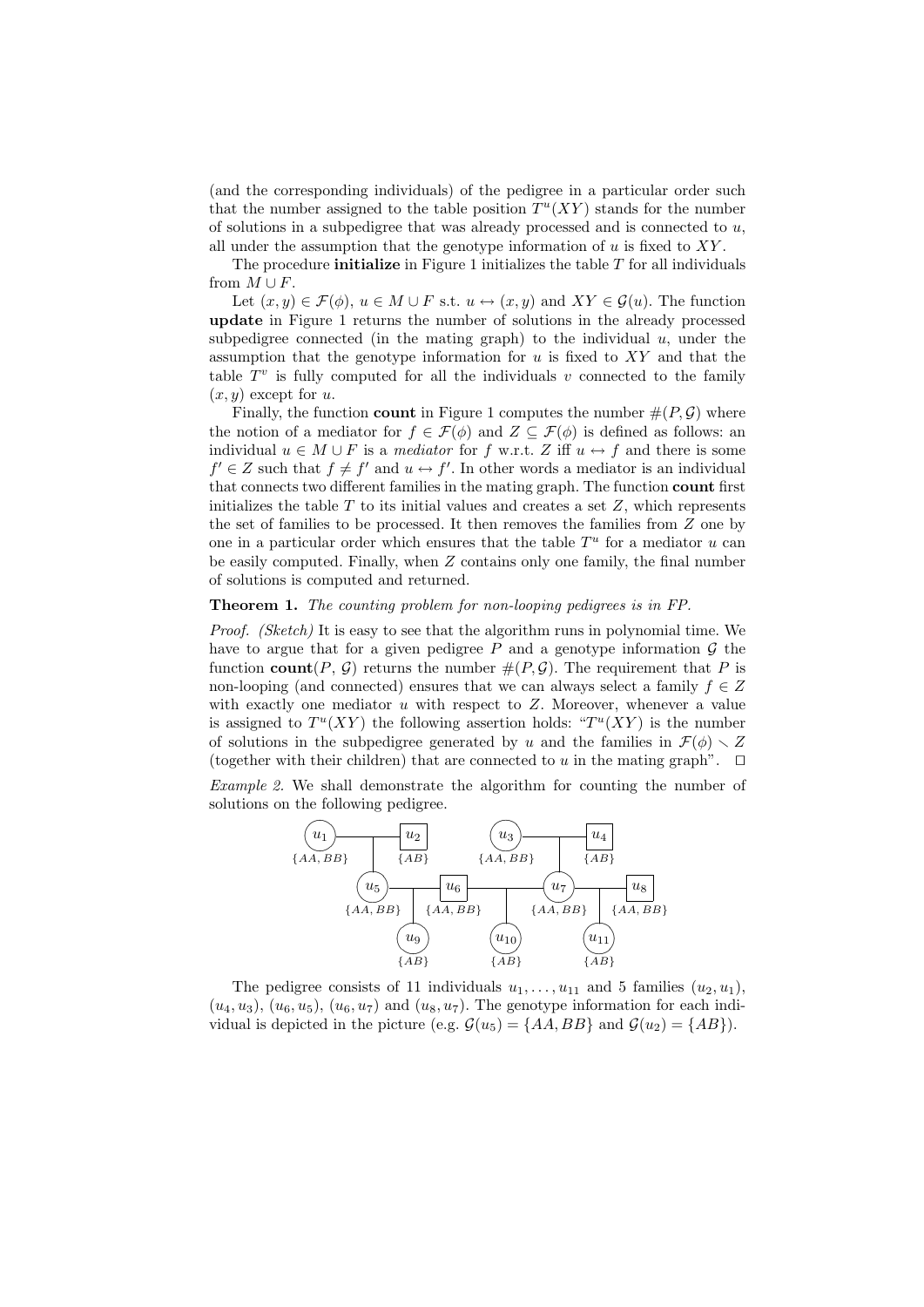initialize = for all  $v \in M \cup F$  do for all  $XY\in\mathcal{A}^{2}$  do  $T^v(XY) := \begin{cases} 1 & \text{if } XY \in \mathcal{G}(v) \\ 0 & \text{otherwise.} \end{cases}$ 0 otherwise end for end for  $update((x, y), u, XY)$ :int = if  $u = x$  then \*\*\*  $u$  is a male parent in the family \*\*\* let  $\{w_1, \ldots, w_\ell\} = \phi(x, y)$  be all children in the family  $(x, y)$  $return$  $AB \in \mathcal{G}(y)$  $X_1Y_1, \ldots, X_\ell Y_\ell \in \mathit{xygote}(XY, AB)$  $T^y(AB)\cdot T^{w_1}(X_1Y_1)\cdot \cdot \cdot \cdot T^{w_{\ell}}(X_{\ell}Y_{\ell})$ else if  $u = y$  then \*\*\*  $u$  is a female parent in the family \*\*\* let  $\{w_1, \ldots, w_\ell\} = \phi(x, y)$  be all children in the family  $(x, y)$  ${\bf return} \hspace{2.5cm} \sum$  $AB \in \mathcal{G}(x)$  $X_1Y_1, \ldots, X_\ell Y_\ell \in zygote(AB, XY)$  $T^x(AB)\cdot T^{w_1}(X_1Y_1)\cdot \cdot \cdot \cdot T^{w_{\ell}}(X_{\ell}Y_{\ell})$ else \*\*\*  $u \in \phi(x, y)$  is a child in the family \*\*\* let  $\{w_1, \ldots, w_\ell\} = \phi(x, y) \setminus \{u\}$  be all the children except for u return  $\sum$  $AB \in \mathcal{G}(x)$  and  $CD \in \mathcal{G}(y)$ s.t.  $XY \in zygote(AB, CD)$ <br>  $X_1Y_1, \ldots, X_\ell Y_\ell \in zygote(AB, CD)$  $T^x(AB)\cdot T^y(CD)\cdot T^{w_1}(X_1Y_1)\cdot\,\cdots\,\cdot T^{w_\ell}(X_\ell Y_\ell)$ end if  $\text{count}(P = (M, F, \phi), \mathcal{G} : M \cup F \rightarrow 2^{\mathcal{A}^2}) : \text{int} =$  $Z := \mathcal{F}(\phi)$ initialize while  $|Z| > 1$  do select  $f \in Z$  s.t. f has exactly one mediator u w.r.t. Z for all  $XY \in \mathcal{G}(u)$  do  $T^u(XY) := T^u(XY) \cdot \text{update}(f, u, XY)$ end for

 $Z := Z \setminus \{f\}$ end while let  $f = (x, y)$  where  $\{f\} = Z;$ let  $\{w_1, \ldots, w_\ell\} = \phi(x, y)$  be all children in the family  $(x, y)$  $\rm _{return}$   $\qquad \qquad \sum$  $AB \in \mathcal{G}(x)$  and  $CD \in \mathcal{G}(y)$ <br> $X_1Y_1, \ldots, X_\ell Y_\ell \in zygote(AB, CD)$  $T^x(AB)\cdot T^y(CD)\cdot T^{w_1}(X_1Y_1)\cdot\,\cdots\,\cdot T^{w_\ell}(X_\ell Y_\ell)$ 

Fig. 1. Algorithm for computing the number  $#(P, \mathcal{G})$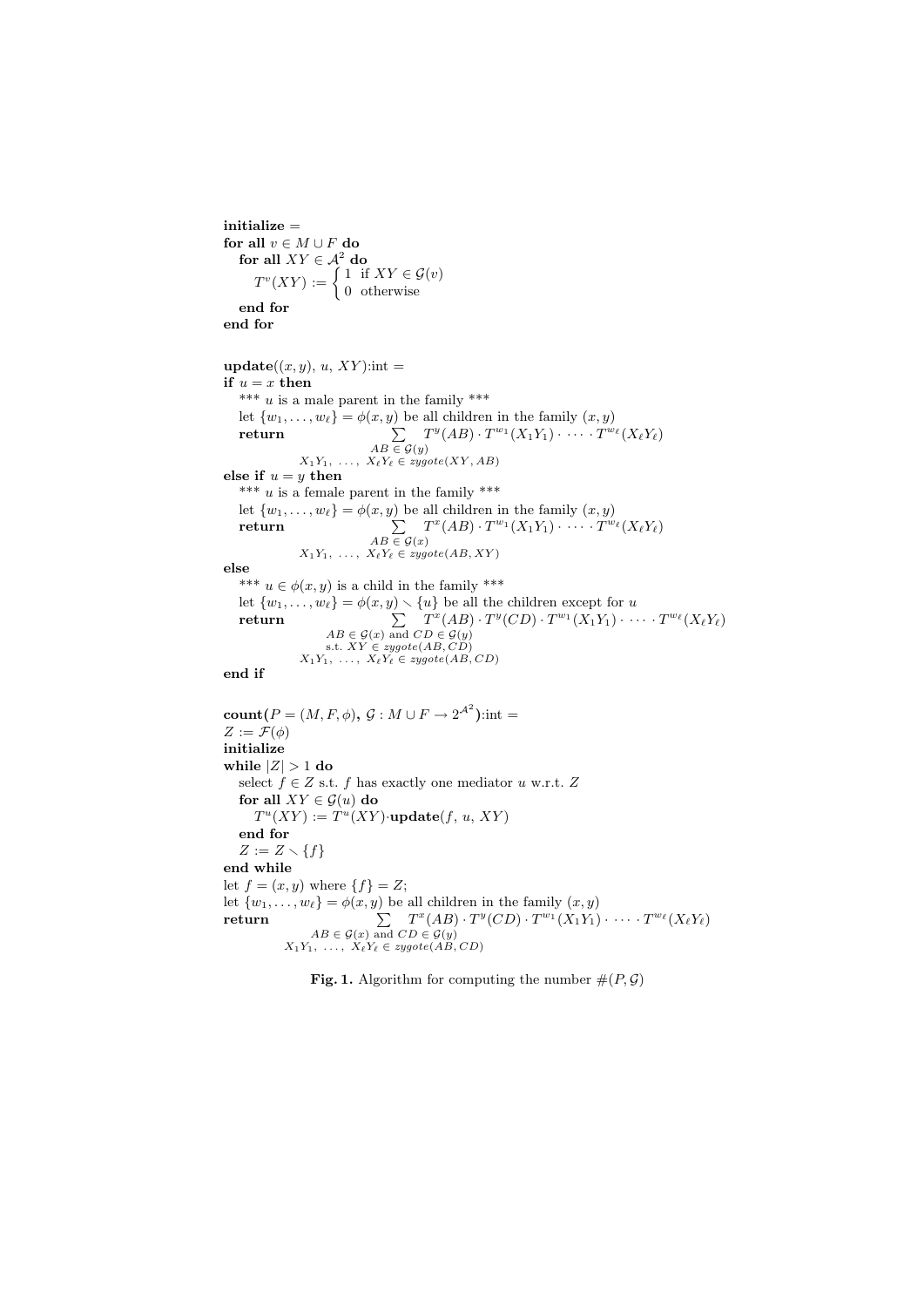During the call of the function count we first for all individuals initialize the table  $T$  to either 0 and 1 according to the given genotype information. Next we start eliminating the families in the pedigree. Let us assume that the first selected family in the while-loop is  $(u_2, u_1)$  and the mediator u is equal to  $u_5$ . As  $u_5$  is a child in the family  $(u_2, u_1)$  we compute  $T^{u_5}(AA) = 1 \cdot 1 = 1$  and  $T^{u_5}(BB) = 1 \cdot 1 = 1$  according to the third case in the function update. The family  $(u_2, u_1)$  is then removed from Z. Next assume that the second selected family is  $(u_6, u_5)$  with a mediator  $u_6$  and we compute  $T^{u_6}(AA) = T^{u_6}(BB) =$  $1 \cdot 1 = 1$  by using the first case in the function **update**. The family  $(u_6, u_5)$  is removed from Z. Assume that the third selected family is  $(u_4, u_3)$  where  $u_7$  is the mediator and we compute  $T^{u_7}(AA) = T^{u_7}(BB) = 1 \cdot 1 = 1$ . The family  $(u_4, u_3)$ is removed from Z. Now we can select e.g. the family  $(u_8, u_7)$  with the mediator  $u_7$  and compute  $T^{u_7}(AA) = T^{u_7}(BB) = 1 \cdot 1 = 1$  while removing  $(u_8, u_7)$  from Z. Finally, only the family  $(u_6, u_7)$  remains in Z and we return the final value

 $T^{u_6}(AA) \cdot T^{u_7}(BB) \cdot T^{u_{10}}(AB) + T^{u_6}(BB) \cdot T^{u_7}(AA) \cdot T^{u_{10}}(AB) = 1 + 1 = 2.$ 

Indeed, there are exactly two possibilities for the assignment of a genotype to  $u_1$  and this uniquely determines the assignments in the rest of the pedigree. In particular, one can see that  $u_3$  has to be assigned exactly the same genotype as  $u_1$  in order to preserve consistency.

**Theorem 2.** If a pedigree  $P = (M, F, \phi)$  has at most one child per individual then it is non-looping.

Corollary 1. The counting problem for pedigrees with at most one child per individual is in FP.

Let us now consider pedigrees with 2 generations only and the maximal community size at most 2. We can demonstrate that the counting problem for this subclass is also in FP by applying the observations about "loop-breakers" from  $[4]$ .

Theorem 3. The counting problem for pedigrees with 2 generations and maximal community size 2 (and an arbitrary number of alleles) is in FP.

Corollary 2. The counting problem for pedigrees with 2 generations and at most two children per individual (and an arbitrary number of alleles) is in FP.

*Proof.* Directly from Theorem 3 and Remark 1.  $\Box$ 

# 4 Pedigrees with #P-Complete Counting Problem

In this section we shall argue that the counting problems in all other pedigrees except for those considered in Section 3 are computationally hard. We will demonstrate #P-hardness (with respect to parsimonious reduction) for pedigrees with 3 generations, 2 children per individual and 2 alleles, and for pedigrees with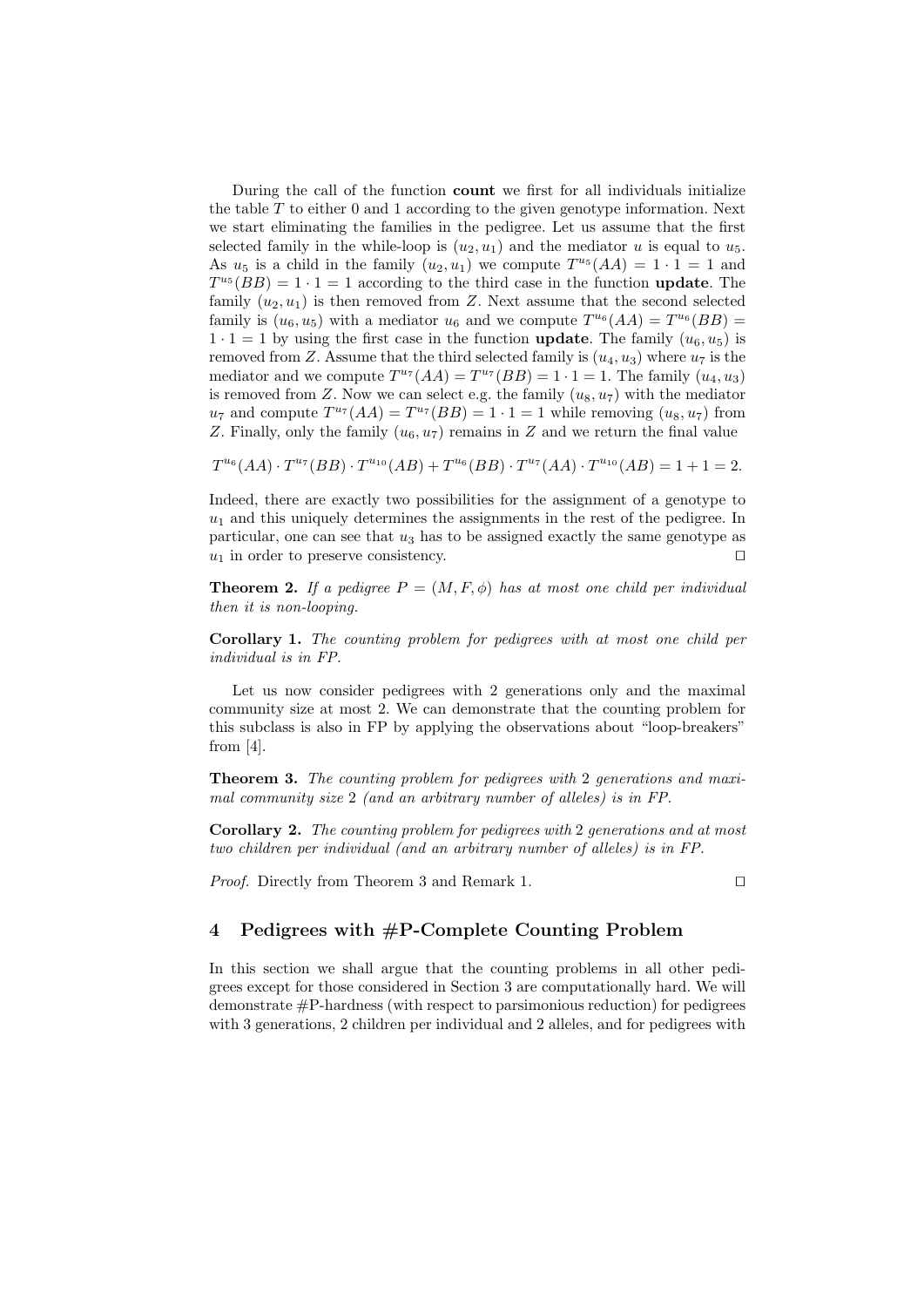2 generations, 3 children per individual and 2 alleles. Even for general pedigrees one can easily see that the problems are in  $\#P$ , which together with the hardness results implies #P-completeness. This completes the full picture of the computational complexity of counting problems for pedigrees.

Let us consider the  $#Bpos-2Sat$  counting problem [3]. We are given two disjoint sets of variables  $\{x_1, \ldots, x_n\}$  and  $\{y_1, \ldots, y_m\}$  and a formula  $C_1 \wedge C_2 \wedge C_1$ ...∧ $C_k$  where for every  $\ell, 1 \leq \ell \leq k$ , the clause  $C_{\ell}$  is of the form  $x_i \vee y_j$  such that  $1 \leq i \leq n$  and  $1 \leq j \leq m$ . Counting the number of satisfying truth assignments of such a formula is a  $\#P$ -complete problem [3]. Note that the corresponding decision problem is trivial as any #Bpos-2Sat formula is satisfiable.

We shall reduce #Bpos-2Sat to the counting problem for pedigrees of particular shapes such that the reduction preserves the number of solutions (i.e. it is a parsimonious reduction). In our reductions we shall use only two alleles  $\mathcal{A} \stackrel{\text{def}}{=} \{A, B\}$  such that AA represents true and BB represents false.

Theorem 4. The counting problem for pedigrees with 3 generations, 2 children per individual and 2 alleles is #P-complete.

*Proof.* (Sketch) Containment in  $\#P$  is easy. We shall argue for  $\#P$ -hardness of the problem. Let  $C_1 \wedge C_2 \wedge \ldots \wedge C_k$  be a given instance of #Bpos-2Sat. We shall construct a pedigree  $P$  as follows.

First, for every variable  $x_i, 1 \leq i \leq n$ , we create k of its copies by constructing the following pedigree part.



Next we create a similar structure for every variable  $y_i, 1 \leq i \leq m$ .



As argued in Example 2, we can now see that the pedigrees for  $x_i$  (resp.  $y_i$ ) have exactly two solutions so that  $x_i^1, \ldots, x_i^k$  (resp.  $y_j^1, \ldots, y_j^k$ ) can simultaneously take the assignment AA or BB, hence representing the truth value true or false.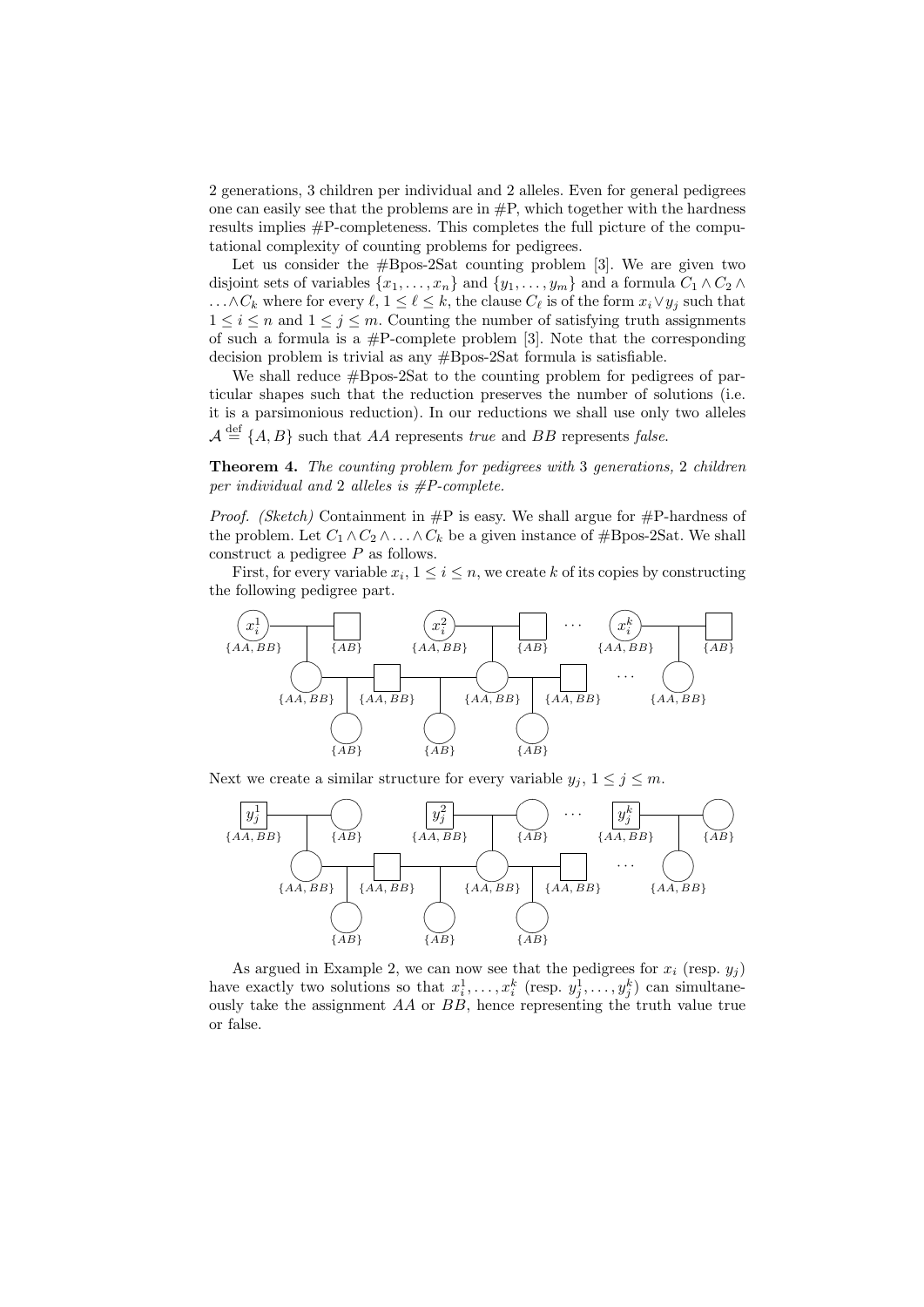Now for every  $\ell, 1 \leq \ell \leq k$ , such that  $C_{\ell} \equiv x_i \vee y_j$  we will add the following pedigree part where the individuals  $x_i^{\ell}$  and  $y_j^{\ell}$  are identified with the corresponding nodes in the pedigrees above.



We can now easily verify that at least one of  $x_i^{\ell}$  and  $y_j^{\ell}$  has to be set to true (i.e. takes the value AA) in order to achieve a consistent assignment. It is a routine exercise to check that the number of satisfying truth assignments of the formula is the same as the number of complete genotype information for the constructed pedigree. The construction ensures that the pedigree has 3 generations, at most 2 children per individual and uses only 2 alleles.  $\Box$ 

Theorem 5. The counting problem for pedigrees with 2 generations, 3 children per individual and 2 alleles is  $#P$ -complete.

Proof. (Sketch) As in the previous proof, the reduction goes from #Bpos-2Sat. We modify the way in which we generate the truth assignments. We shall use only 2 generation pedigrees at the expense of 3 children per individual.



It is easy to see that  $x_i^1, \ldots, x_i^k$  (resp.  $y_j^1, \ldots, y_j^k$ ) can simultaneously take the assignment AA or BB and after adding the pedigree parts for all clauses  $C_{\ell}$  as in the construction above, the reduction preserves the number of solutions. The final pedigree has 2 generations and at most 3 children per individual. As before, the containment in  $\#P$  is easy.

# 5 Conclusion

We have studied counting problems for genotype assignments in pedigrees and found a delicate borderline between tractable and intractable instances of the problem. The following table summarizes the main results achieved in the paper.